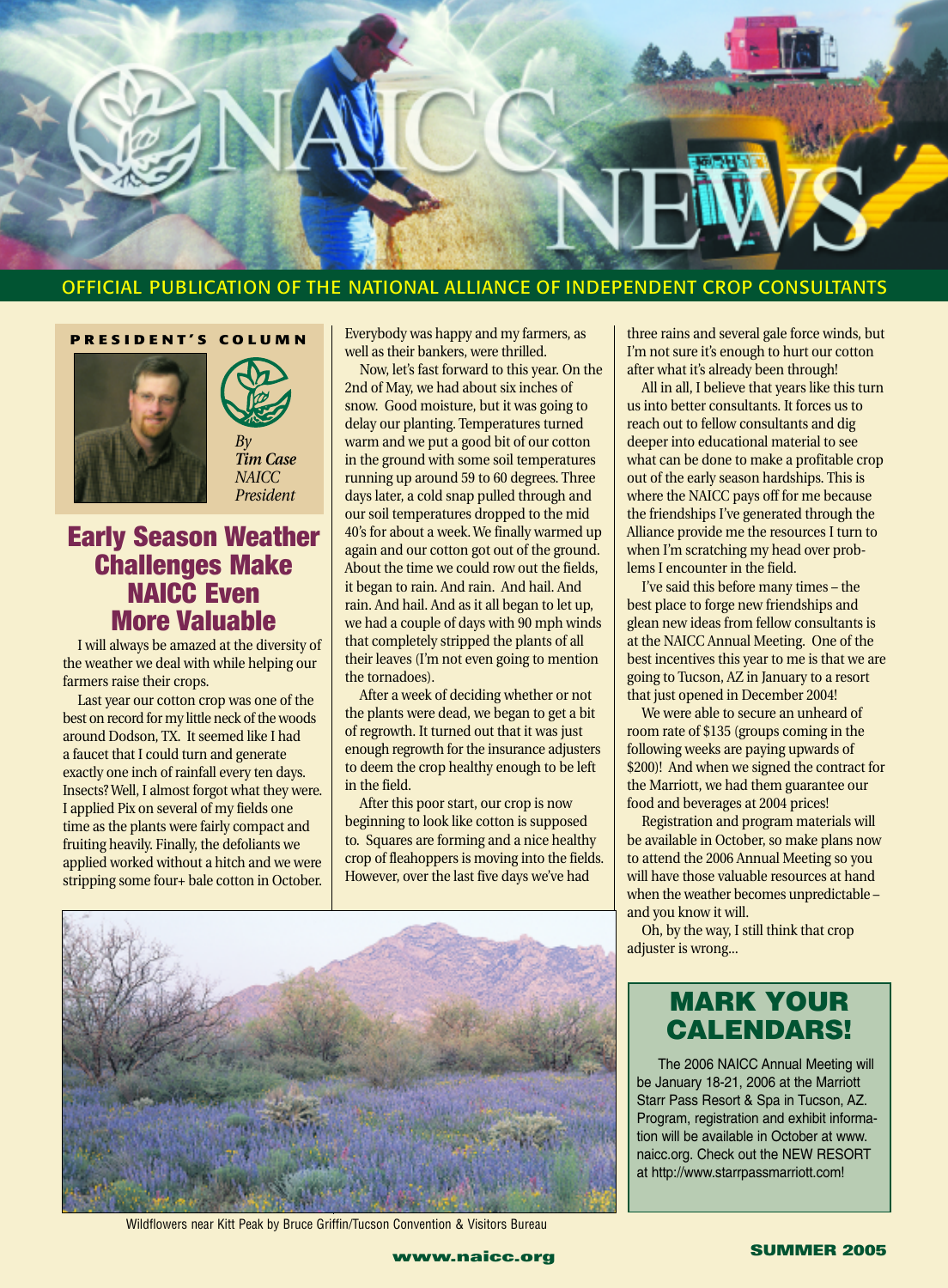### **NAICC Members Formally Named "Experts" for Crop Insurance Claims**

The Alliance's certified crop consultants are officially listed by the U.S. Department of Agriculture – Risk Management Agency as agricultural experts!

This title applies to recommendations made for Good Farming Practices (GFP) in the documentation of growers' Federal Crop Insurance Claims. USDA-RMA also listed Certified Professional Crop Consultants (CPCC) as agricultural experts in claims specifically related to Asian soybean rust.

The listing, released in June, was designed to help ensure growers know who to use as experts in making Federal Crop Insurance claims. This is an important communication for producers who

must show they've worked with approved professionals when filing these crop loss claims. As well, producers who have familial or existing business relationships with current experts are required to obtain an opinion from at least one other approved professional.

While NAICC members have served as GFP experts in the insurance claim process in the past, NAICC president **Tim Case** said he expects the recent announcement to further enhance the role independent crop consultants play in helping growers.

"With this formal listing, I anticipate more producers will turn to us for aid in implementing and documenting Good

Farming Practices," said Case. He added that being listed by the USDA-RMA as such experts makes sense given the level of training Alliance members have, along with the "in-depth working relationships" they form with their clients.

With USDA-RMA's recent announcement of agricultural experts for Federal Crop Insurance Claims, the Agency released a bulletin guiding insurance providers in making GFP decisions and seeking RMA review of such decisions. This bulletin, available at http://www.rma.usda.gov/, also sets forth due process by which producers may appeal adverse GFP decisions made by insurance providers.

### Scholarship Winner Announced!



Austin Winslow, a junior at North Carolina State University, is this year's recipient of the Richard L. Jensen, Ph.D. Memorial Scholarship, sponsored by the Foundation for Environmental Agriculture Education (FEAE)! A native of

Belvedere, N.C., Austin is majoring in agronomy with an emphasis on turf and ornamental study. He's already put much of his course work to test, serving as a crop scout for Tidewater Agronomics and Edward Winslow and as a field technician, lab assistant and golf course maintenance employee in recent years.

Austin has also been very involved in school and community related activities, including FFA, BETA CLUB, Students Against Destructive Decisions (SADD), Students Using Responsible Guidelines to Teach Drug Education (SURGE Team) and Wilborne Men's Bible Study Group. He's earned a place on the Dean's List and was awarded the R. Flake Shaw Scholarship and the Progressive Farmer Scout Smart Scholarship.

Regarding the FEAE scholarship, Austin

said the award "parallels the work that I have done in the past, the work I am doing now and the work I will do in the future." He added that the scholarship provides a great opportunity for him to continue exploring the avenues agronomy offers for his future career.

The FEAE scholarship, a \$1,000 award, commemorates one of NAICC's earliest members and is bestowed yearly upon a college student entering his or her third year of study in crop production or an allied field.

The NAICC is proud to add Austin Winslow to its list of scholarship recipients and wishes him best of luck as he continues his agriculture studies!

### **Committee Corner**

NAICC's Awards Committee met to discuss how to further "energize" the Alliance's awards programs. Suggestions included introducing new NAICC awards, sponsored by various supporting member companies, and tying the awards voting process with membership re-registration. (This suggestion was made as a potential way to enhance participation in the awards voting process.)

The committee also brainstormed about how to enhance participation in the Annual Meeting. One of the ideas proposed by the group was the creation of a fiscal "added

value" program for participating in the Annual Meeting. This could take the form of investing a small portion of the Annual Meeting registration fee in a no-load Mutual Fund Company. (The NAICC Board could select a company to choose a certain fund or group of funds, and NAICC members could own shares of those funds, which would increase with every meeting attended.)

Another suggestion was to choose less costly sites for the meeting (i.e. cities with lower hotel rates, more economical restaurants, etc.). Last, the committee suggested re-visiting the idea of having the Annual

Meeting in conjunction with state association meetings to save cost and boost attendance.

If you have suggestions to share regarding NAICC's awards program, enhancing Annual Meeting participation or any other topic, please submit them to NAICC Headquarters.

If you're a committee member with a report to share with the NAICC membership, please submit it to Headquarters for inclusion in an upcoming edition of *NAICC News*.

University. He is involved in residue management, no-till and Kids Ag Day organizations. When asked why he joined NAICC, John

## *New Member Profile*

At Crop Quest, John serves as a special projects manager, providing full agronomic services, including crop budgeting and water management, nutrient management and disease and insect management.

John earned his Bachelor of Science

said he wanted to "meet and work with consultants nationwide." He is particularly

# degree in agronomy from Kansas State

The NAICC is pleased to welcome **John Hecht** as a new member! A consultant with Crop Quest, Inc. in Farmington, NM, John was able to fully experience the fun, informative aspects of the Alliance at the recent Annual Meeting in Los Angeles.